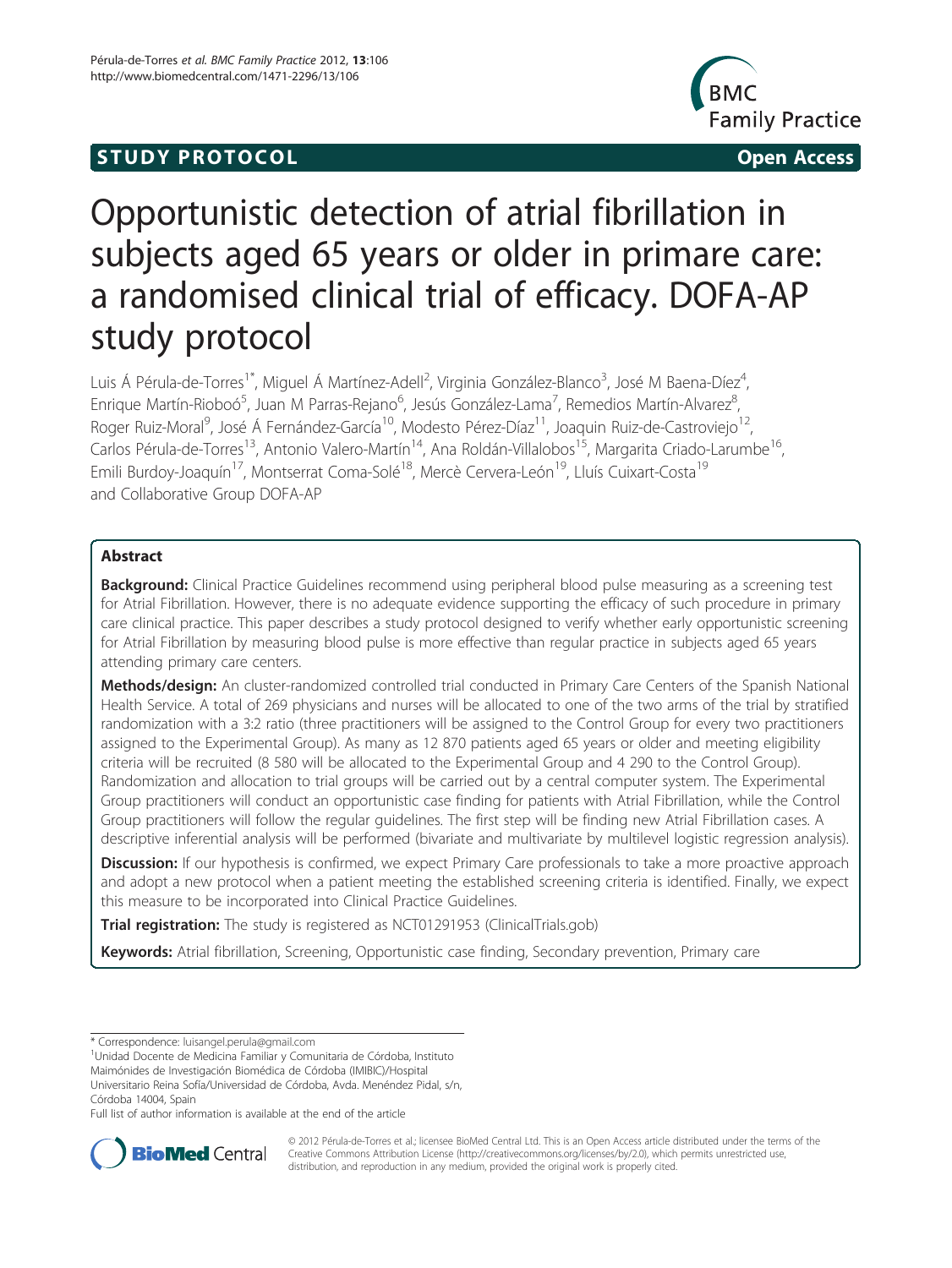#### Background

Atrial fibrillation (AF) is defined as a cardiac arrhythmia involving irregular atrial activation, uncoordinated atrial systole and ineffective ventricular filling. ECG shows no P wave but displays fast fibrillation waves different in form, size and rhythm that lead to an irregular ventricular response. Echocardiogram shows no mitral A wave valvular movement [[1\]](#page-5-0). AF is the most frequent arrhythmia in clinical practice and a growing challenge to public health due to population aging. The estimated prevalence of AF is 0.4-1% in the general population and increases with age up to 5-6% in the population aged  $> 65$  years, and 8% in subjects aged 80 years or older [\[2,3](#page-5-0)]. Similarly, while the incidence of AF is  $< 0.1\%$  per year in subjects aged  $< 40$ years, it increases to above 1.5% per year in women and  $2\%$  in men aged > 80 years [[4](#page-5-0)]. The incidence of AF was expected to increase 5-fold by the year 2010 [\[5](#page-5-0)[-8](#page-6-0)]. According to the Framingham Heart Study, lifetime risk for AF is 1 in 4 in men and women aged 40 years or older. Lifetime risks remain greater even in absence of congestive heart failure or myocardial infarction (1 in 6) [[9\]](#page-6-0). AF is one of the fastest-growing cardiovascular epidemics of the  $21<sup>st</sup>$  century, as it is one the major causes of morbidity and mortality, and it increases death risk, congestive heart failure and the risk for embolisms –including strokes [[6,10-12\]](#page-6-0). One in every six strokes occur in subjects with AF [\[13,14](#page-6-0)], and the increased risk for ictus depends on the number of additional risk factors. In addition, the quality of life of these patients is severely impaired, mainly due to their inability to perform daily activities as a result of the risk of exacerbation of symptoms [[15](#page-6-0)]. Over the last 20 years, admissions for AF have increased by 66% as a result of population aging, the increasing prevalence of chronic heart diseases, the more frequent diagnosis by ambulatory control mechanisms, and other factors [[16](#page-6-0)].

A third of patients have asymptomatic AF. AF evolves from rare asymptomatic episodes to longer and more frequent strokes until it becomes permanent. Occasionally, AF is detected after an ECG performed during a hospitalization without a principal discharge diagnosis of AF [[1\]](#page-5-0). The treatment of these patients represents a challenge continuously revised by experts [\[17\]](#page-6-0). The risk for cardioembolic processes in these patients significantly decreases with preventive treatment with oral anticoagulant drugs, which reduce relative risk by 68% and relative mortality by 2.5%, as compared with placebo [\[1\]](#page-5-0).

Before recommending a screening test, a set of epidemiologic requirements should be met. The goal is to achieve a significant improvement in the prognosis of AF, since the decrease in the associated morbidity and mortality rates is greater when screening is performed. Early screening for AF might be highly beneficial for patients. The systematical population screening –especially in the elderly, as they are at a greater risk for AF and its complications–would be of great interest. The AF AWARE (Atrial Fibrillation Awareness And Risk Education) study, performed in 2009 in 11 countries with 810 cardiologists and 825 patients with AF concluded that early AF screening and treatment may help reduce severe AF-related risks [[18](#page-6-0)]. Some studies have assessed the role of screening for AF, although it is more frequently detected and diagnosed when it becomes symptomatic [\[19](#page-6-0)-[24](#page-6-0)]. Fitzmaurice et al [\[25](#page-6-0)] studied the cost-effectiveness of systematic screening versus the performance of ECG, and they concluded that blood pulse measuring is the best practice in cost-effectiveness terms; finally, they suggested the need for further studies assessing the efficacy of early screening for AF versus regular clinical practice. The practice of screening for AF in the elderly meets most of the criteria established by Wilson & Jungner to evaluate its implementation [[26](#page-6-0)]: it is a usual and comprehensive process; it can be detected by simple procedures (blood pulse measuring is inexpensive, simple and harmless); diagnosis of AF can be confirmed by a simple and highly sensitive and specific test (ECC); screening for AF is free of iatrogenic effects, and the risk for complications or side effects as stroke can be significantly reduced with the available treatments. Two screening procedures have been proposed: opportunistic screening (performing screening when the practitioner sees a patient for any reason), or systematic (encouraging the patient to undergo a screening). There is evidence that the opportunistic option is the most appropriate [\[27\]](#page-6-0).

The most recent Clinical Practice Guidelines recommend measuring blood pulse to test for suspected AF, and performing ECG to confirm a diagnosis of AF [\[28](#page-6-0)]. However, there is not adequate evidence supporting this recommendation, especially in the context of Primary Care.

#### Research objectives

The three main aims of this study are:

- To establish the percentage of patients with AF identified "de novo" by radial pulse assessment as compared to those discovered by regular clinical practice.
- To know the amount of asymptomatic AF patients, and the symptoms and clinical signs showed by symptomatic AF patients.
- To identify the different AF typologies following expert panels' classifications.

#### Complementary objectives are:

– To know the socio-demographics of the population with AF.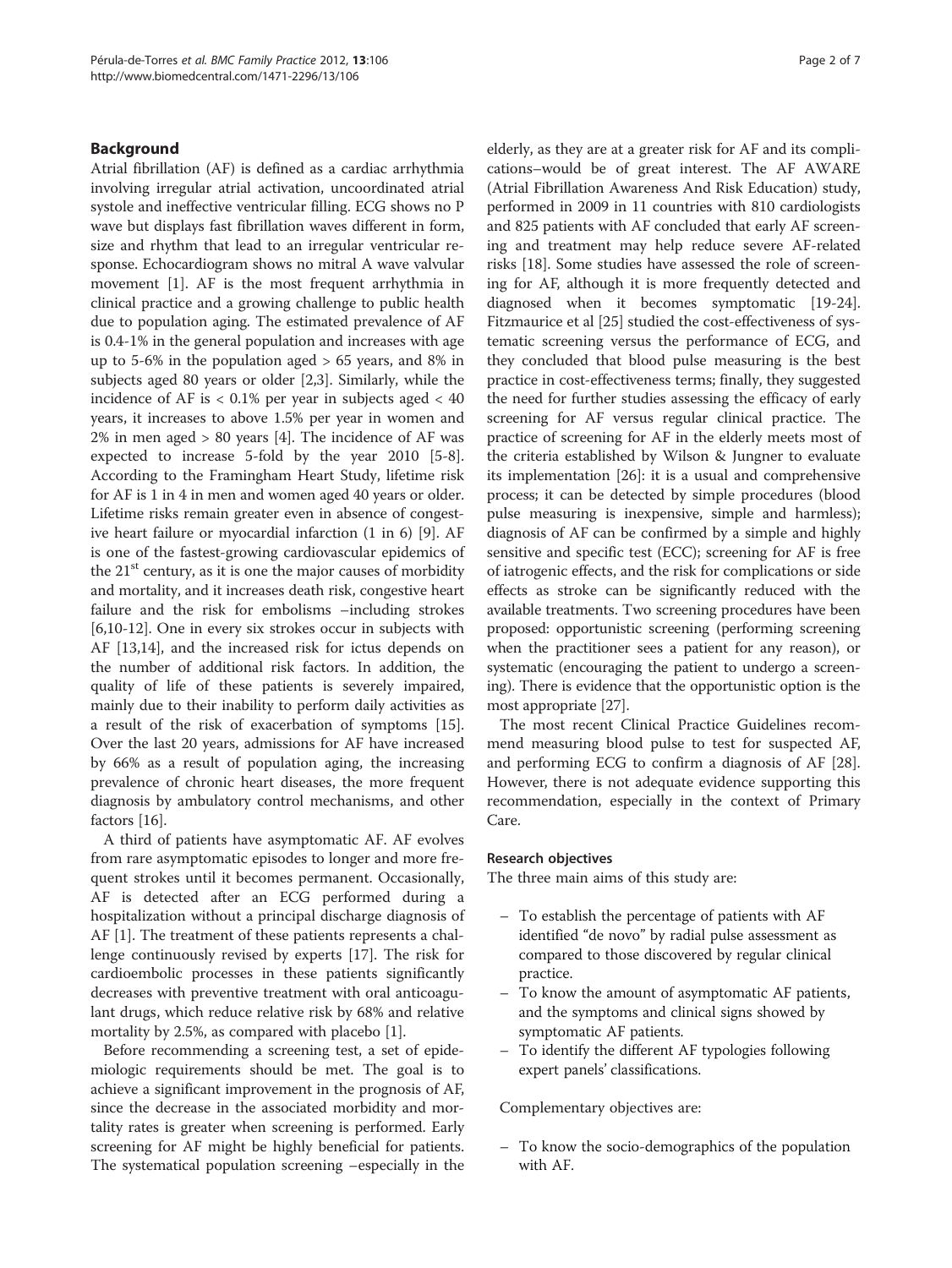- To identify health problems associated with this condition (comorbidity and risk factors).
- To know the previous treatment followed by these patients.

# Methods/design

#### Design of the study

A open, cluster, multicenter, two-arm, individual randomization, controlled trial of the efficacy of performing opportunistic screening versus regular clinical practice (Figure 1).

#### Setting

Spanish National Health system. Primary Care physicians and nurses working in health centers in Barcelona, Córdoba and Badajoz. The study will have a duration of 12 months; fieldwork will have a duration of 5 months.

#### **Participants**

The selection criteria were:

- \* Eligibility Criteria:
	- Men and women aged  $\geq 65$  years attending their health center for any reason.
- \* Exclusion Criteria:
	- Previous AF diagnosis (prevalent cases): we will measure the characteristics of patients previously diagnosed with AF and process the data obtained as existing cases, for statistic purposes.

#### Sample size

The primary endpoint will be the percentage of AF cases; sample size estimation was performed according to the results obtained by Fitzmaurice DA [\[25\]](#page-6-0) in its trial of effectiveness, using EPIDAT 3.1 software [[29\]](#page-6-0) and within the following criteria:

- Risk in exposed patients: 1.63%; risk in non-exposed: 1.012%, expected relative risk: 1.62%.
- Controls  $-CG-$  per case  $-EG-$ : 0.5 (1:2 ratio). With this ratio, we intend to optimize and make the study feasible, as it will be more difficult to identify and recruit controls.
- Confidence level: 95.0%; accuracy: 80%; the resulting sample size is 7 722 subjects for the EG, and 3 861 subjects for the CG. As we estimated a nonresponse rate of 10%, we adjusted the formula  $Nf= Ni [1/(1-R)] = 7 722 [1/(1-0,10)] = 8 580 (GE)$

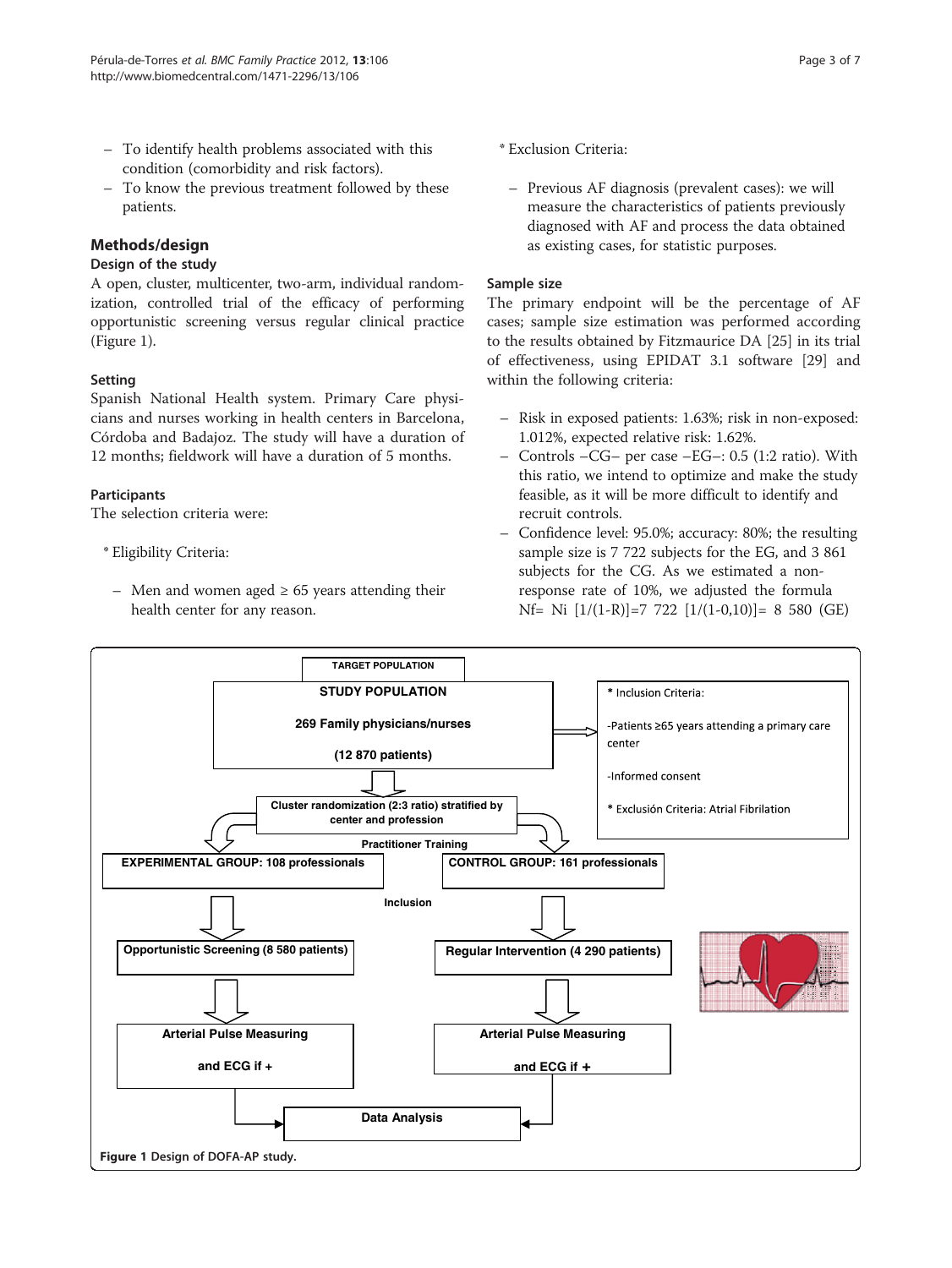and del GC= Ni  $[1/(1-R)]$ =3 861  $[1/(1-0,10)]$ = 4 290. Consequently, the total  $N = 8580 + 4290 = 12870$ subjects. As this is a cluster design study and according to the study referenced above [[25](#page-6-0)], at least 100 health professionals should recruit at least 12 000 patients. Since the probability of finding patients meeting the eligibility criteria is much lower for the CG than for the EG, stratified randomization will be used to assign at least 200 primary care health professionals to the two groups, with a 2:3 ratio. In other words, there will be three CG health practitioners for every two EG practitioners.

Patient selection will be performed by consecutive sampling.

# Randomisation

Researchers will be assigned to one of the study groups by stratified randomization based on the center and the type of health professional (GP/nurse) using EPIDAT 3.1 software [\[29\]](#page-6-0).

# Interventions and comparative analysis

- EG: All patients seen by the health professionals involved in the present study will undergo active screening for AF, regardless of the reason of their visit. Therefore, the health professional will adopt a "proactive" attitude of opportunistic case finding, either because the professional identifies "silent" AF cases, or because screening for AF was performed, while the patient presented AF-associated symptoms, signs or pathologies.

-CG: Any patient presenting AF-accompanying symptoms (dyspnea, chest pain, palpitations or dizziness) or AF-induced sequels (stroke, transient ischemic attacks, peripheral embolism, heart failure or other associated health disorders) will be eligible. Once the practitioner identifies any of these symptoms, they will perform a screening for AF by measuring the patient's blood pulse.

# Measurement Instruments and action program

- 1. A Data Collection Form (DCF) and a Procedure Manual including a Clinical Protocol based on an updated Practice Guideline will be designed [\[30\]](#page-6-0).
- 2. A pilot study has already been conducted on a sample of 20 randomized patients in five health centers located in Barcelona and Córdoba, where five GP and five nurses participated. The target population was willing to undergo the test. The data collected by the DCF allowed practitioners to identify two cases of undiagnosed asymptomatic AF.
- 3. Communication Plan and Recruitment of Health Professionals: the project managers of the study were in charge of the dissemination of the study; in

addition, a presentation of the study was performed in different health centers in Barcelona, Córdoba and Badajoz. A total of 269 health professionals at 28 health centers agreed to participate in the study (162 GPs and 107 nurses).

4. Training Plan. A presentation will be given to familiarize the participating practitioners with the study protocol. All participants will take an on-line course on how to approach patients with AF ([http://](http://www.semfyc.es/pfw_files/cma/Agenda/Sesiones_multimedia/Documentos/Diptico_referentes_fa.pdf) [www.semfyc.es/pfw\\_files/cma/Agenda/](http://www.semfyc.es/pfw_files/cma/Agenda/Sesiones_multimedia/Documentos/Diptico_referentes_fa.pdf) [Sesiones\\_multimedia/Documentos/](http://www.semfyc.es/pfw_files/cma/Agenda/Sesiones_multimedia/Documentos/Diptico_referentes_fa.pdf) [Diptico\\_referentes\\_fa.pdf](http://www.semfyc.es/pfw_files/cma/Agenda/Sesiones_multimedia/Documentos/Diptico_referentes_fa.pdf)). On the first stage, we intend to designate a practitioner as the expert in FA. The practitioner selected will take an online course to acquire the abilities and skills necessary to be able to give a training session to his/her partners.

# Measurements and Variables

The variables measured are shown in Table [1](#page-4-0).

# -Statistical Analysis

Statistical analysis will be performed with the statistics analysis software EPIDAT 3.1 [\[29\]](#page-6-0), SPSS [\[33](#page-6-0)], and WLwiN 2.02 [[34\]](#page-6-0). It will include:

- a. Descriptive Analysis: characteristics of the population under study (sociodemographic variables): central tendency, dispersion and position measures for quantitative variables; and tabulation and calculation of relative frequencies for qualitative variables. A calculation of major estimators with their corresponding 95% confidence intervals (CI95%) will be performed.
- b. Bivariate Analysis: We will examine basal comparability between the two groups using the chisquare test or Fisher's test (proportion comparison test), or by Student's t-test (mean comparison test after testing normal distribution). Then, the AF dependent variable will be examined and crossed with the sociodemographic variables and other independent or prognostic variables of interest. On such purpose, we will use Pearson's chi square tests or Fisher's test (qualitative variables), and Student's ttest or ANOVA (quantitative variables). All contrasts will be bilateral ( $p < 0.05$ ).
- c. Analysis of the relationship between the type of intervention and the primary variable of the study (AF): contingency tables, square chi test, relative risk estimation), attributable risk and number of subjects to be treated, with their respective CI95%.
- d. Multivariate Analysis: A multi-level logistic regression or multiple logistic regression will be performed to compare effects of the strategy on both groups (Odds Ratio) adjusting the model for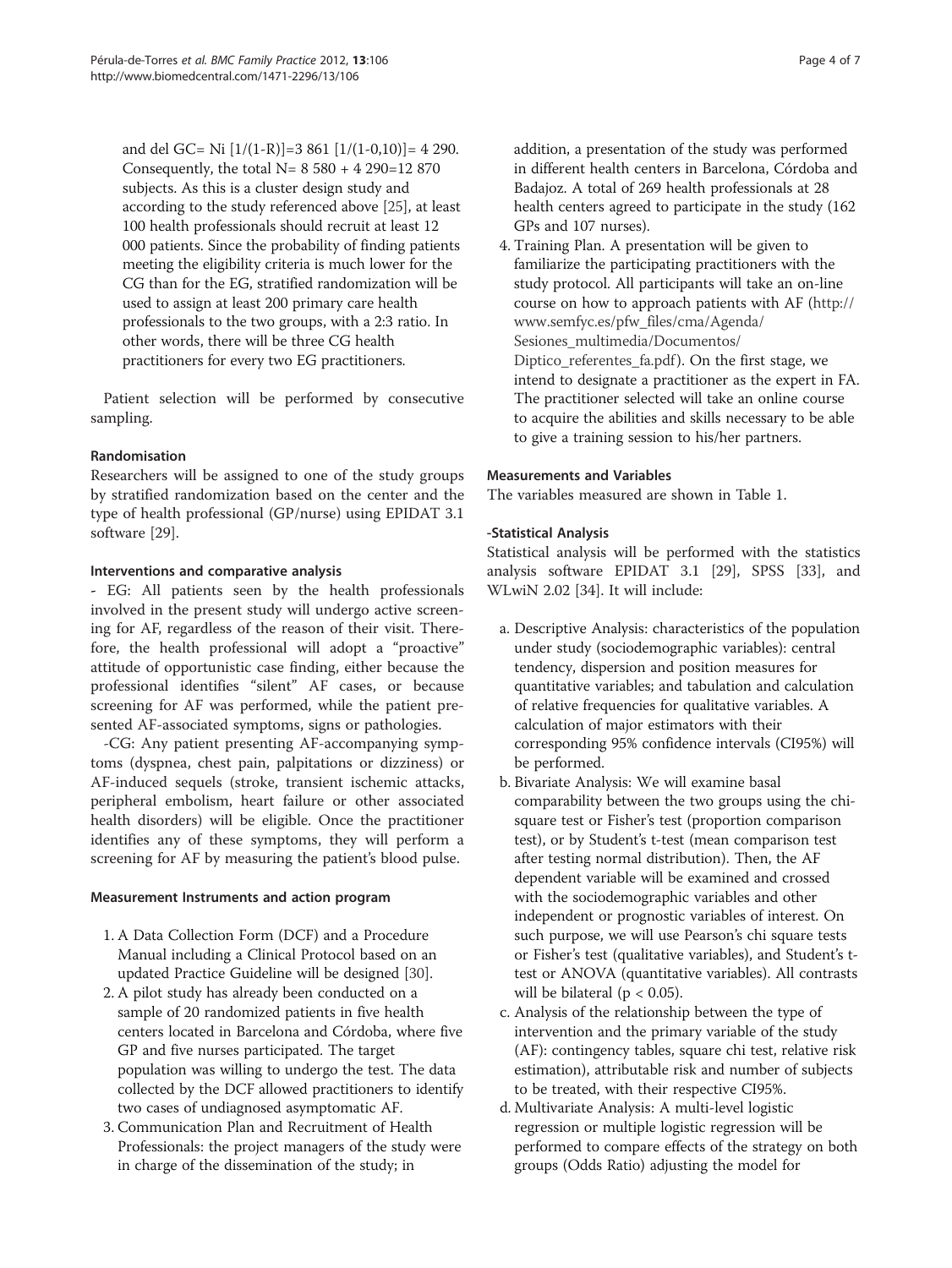#### <span id="page-4-0"></span>Table 1 Variables of the Study

| <b>Variables</b>                                         | <b>Definition</b>                                                                                                                                                                                                                                                                                                                                                                                                        | Measure scale           |
|----------------------------------------------------------|--------------------------------------------------------------------------------------------------------------------------------------------------------------------------------------------------------------------------------------------------------------------------------------------------------------------------------------------------------------------------------------------------------------------------|-------------------------|
| Independet                                               |                                                                                                                                                                                                                                                                                                                                                                                                                          |                         |
| -Study Groups                                            | EG: Opportunistic detection of AF                                                                                                                                                                                                                                                                                                                                                                                        | Dichotomous Qualitative |
|                                                          | CG: regular approach                                                                                                                                                                                                                                                                                                                                                                                                     |                         |
| -Practitioner                                            | Physician vs. Nurse                                                                                                                                                                                                                                                                                                                                                                                                      | Dichotomous Qualitative |
| -Sociodemographic:                                       |                                                                                                                                                                                                                                                                                                                                                                                                                          |                         |
| Age                                                      | $\geq 65$ years                                                                                                                                                                                                                                                                                                                                                                                                          | Quantitative Discrete   |
| Sex                                                      | Man/woman                                                                                                                                                                                                                                                                                                                                                                                                                | Dichotomous Qualitative |
| Marital Status                                           | bachelor, married, widow/er, divorced                                                                                                                                                                                                                                                                                                                                                                                    | Qualitative Polytomous  |
| Residence                                                | Urban ( $\geq$ 10.000 population)/Rural (<10.000 population)                                                                                                                                                                                                                                                                                                                                                             | Dichotomous Qualitative |
| -Clinical and Functional Assessment:                     |                                                                                                                                                                                                                                                                                                                                                                                                                          |                         |
| Symptoms and Signs                                       | Asymptomatic, Palpitations, Chest Pain, dispnoea, fatique,<br>diziness, embolism complications or exacerbation of heart<br>failure, weight loss, diarrhea.                                                                                                                                                                                                                                                               | Polytomous Qualitative  |
| Conditions (comorbidity) and associated health disorders | High blood pressure, heart disease, mitral stenosis, mitral<br>requrgitation, hypertrophic cardiomyopathy, pericarditis,<br>congenital heart disease, previous cardiac surgery, lung<br>diseases (pneumonia, lung cancer, pulmonary embolism,<br>sarcoidosis), alcohol abuse, hyperthyroidism, bone and joint<br>disorders, neurological, hearing, vision, feet, psychic, digestive,<br>urinary, sleep disorders, other. | Polytomous Qualitative  |
|                                                          | To classify chronic disorders we will use the electronic<br>version of the Second International Clasiffication of Primary<br>Care (ICPC-2-E) [31]                                                                                                                                                                                                                                                                        |                         |
| Family History of AF                                     | Parents, siblings, children                                                                                                                                                                                                                                                                                                                                                                                              | Polytomous Qualitative  |
| Drug Consumption for Cardiovascular Disease              | Name of the drug: The Anatomical Therapeutic Classification<br>(AT) developed by the European Pharmaceutical Market<br>Research Association (EPhMRA) [32]                                                                                                                                                                                                                                                                | Polytomous Qualitative  |
| Number of Drugs                                          | Drugs currently consumed                                                                                                                                                                                                                                                                                                                                                                                                 | Discrete                |
|                                                          |                                                                                                                                                                                                                                                                                                                                                                                                                          | Quantitative            |
| Dependent:                                               |                                                                                                                                                                                                                                                                                                                                                                                                                          |                         |
| <b>Peripheral Blood Pulse</b>                            | Radial pulse measuring according to the protocol:<br>Regular/Irregular                                                                                                                                                                                                                                                                                                                                                   | Dichotomous Qualitative |
| <b>Atrial Fibrillation</b>                               | ECG according to the clinical protocol                                                                                                                                                                                                                                                                                                                                                                                   | Dichotomous Oualitative |
| Treatment                                                | Pharmacological (Antiarrhythmic / Anticoagulation)/<br>Non-pharmacological (Cardioversion)                                                                                                                                                                                                                                                                                                                               | Polytomous Qualitative  |

potential prognostic and / or confounding candidate variables. When multiple logistic regression is used, these variables will be introduced by the "Enter" technique. Significance will be > 0.10 according to Wald's test.

#### Protection against bias

The study is open, so the intervention cannot be masked. Therefore, both, patients and practitioners will know who is involved in the intervention, and this might condition their response (Hawthorne effect), especially in the control group. Just the fact that the participants are identified and express their wish to participate in the study, and since they are subject to more intensive monitoring than usual, might make them more willing to follow medical advice.

Information bias can occur through errors in FA identification on the ECG due the practitioner's inadequate skills. Practitioners will previously take a training course. The degree of interobserver reliability and agreement on blood pulse measuring will be examined.

Another bias might occur in the selection of patients, as one of the groups might include more patients diagnosed with AF before the study period. Should this occur in the control group, the beneficial effect of screening might be overestimated. Randomization will help balance both groups.

# Discussión

#### Impact of results

This study will assess the effectiveness of early detection of AF. If our hypothesis is confirmed, we expect Primary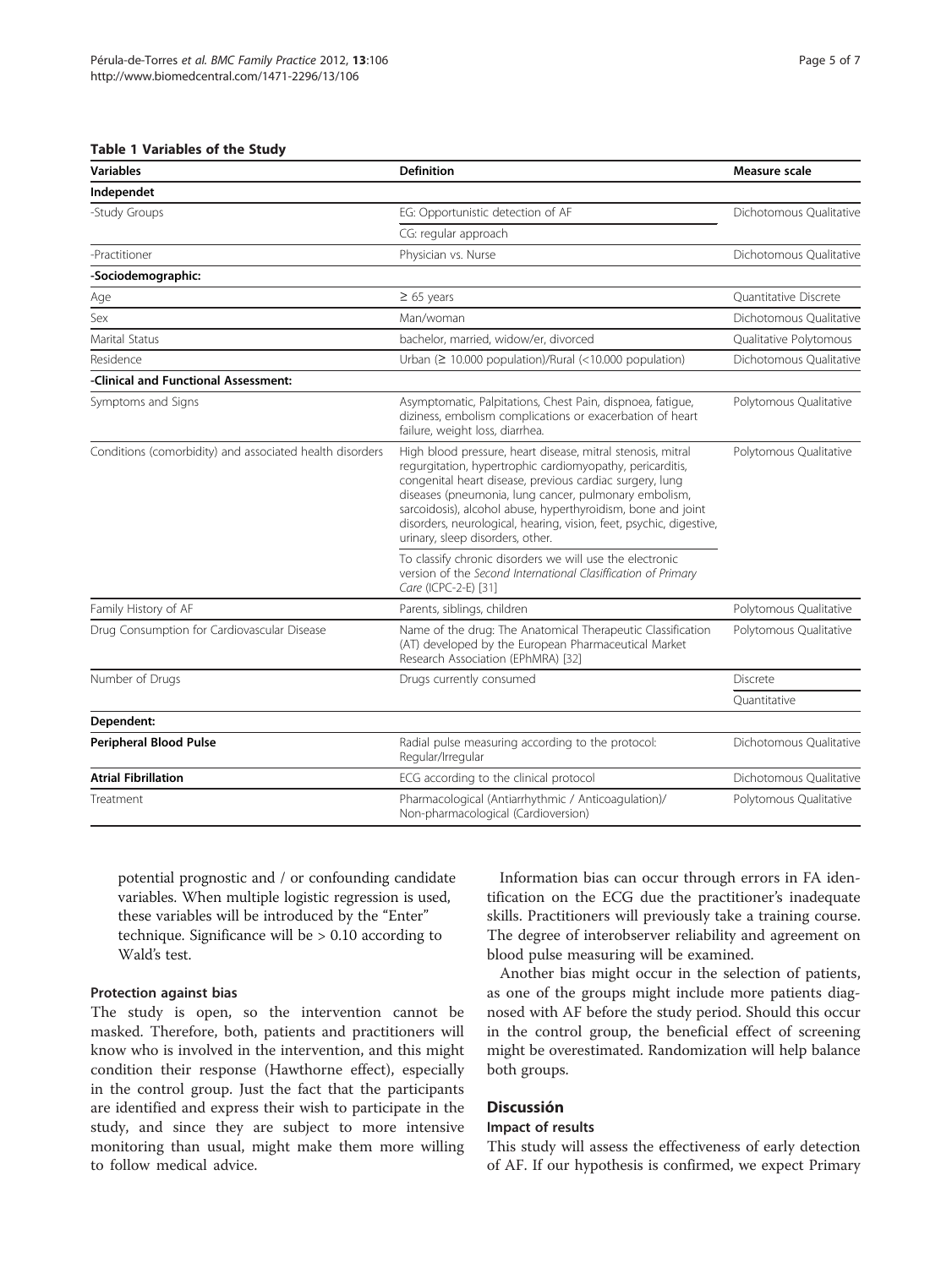<span id="page-5-0"></span>Care professionals to take a more proactive approach and adopt a new protocol when a patient meeting the established screening criteria is identified. Finally, we expect this measure to be incorporated into Clinical Practice Guidelines.

#### Ethical considerations

The research project has been approved by the Ethics Committees of the Hospital de Mataró (Barcelona) and the Hospital Reina Sofía (Córdoba). Informed consent will be previously obtained from all participants. This project will be conducted under the provisions of the Declaration of Helsinki, the European Council agreement on Human Rights and Biomedicine, and the UNESCO Universal Declaration.

The design and development of this study will be performed within Best Practice and Confidentiality norms (protection of personal data) and other national and international laws in force regulating health research.

This trial is registered in ClinicalTrials.gob (NCT01291953).

#### Organization and logistics of the study

Systematic tracking of the fieldwork will be performed by a technical instructor, a monthly phone conversation with every practitioner, and collecting recruitment and DCF data. Subsequently, a case-based reasoning will be submitted to each practitioner.

Coordination meetings with the project management team will be held via Second Life (<http://secondlife.com/>) at least once every two months over the study period.

# Additional file

[Additional file 1: Appendix](http://www.biomedcentral.com/content/supplementary/1471-2296-13-106-S1.docx) Participants in the Collaborative Group of the DOFA-AP (Acronym of "Detección Oportunista de Fibrilación Auricular en Atención Primaria") Study.

#### Competing interests

Non-financial competing interests.

#### Authors' contributions

MAMA and LAPT are the principal Investigators who conceived the study and led the study design and funding application. LAPT and JMBD contributed to the Statistical Analysis Plan. They coordinated the preparation of this manuscript. VGB, EMR, JRC, JAFG, ARV, JGL, RRM, CPT, AVM, JMPR, RMA, JAFG, MP, RMB, EBJ, MCS and LCC contributed to the study design. funding application, diffusion of the study, practitioner recruitment, study implementation and intervention development. They also contributed to writing the paper. MCL and IOC contributed to the study monitoring and to data and input collection. All authors contributed to, read and approved the final version of this manuscript.

#### Acknowledgements

-This study has been funded by grants conferred by the Andalusian research support foundation Progreso y Salud for biomedical and health research in 2011 (09/13/2011; PI-0117-2011; 15 467 €) and by the XIII call for grants of the Red Española de Atención Primaria –REAP- (10 000€).

#### Author details

<sup>1</sup>Unidad Docente de Medicina Familiar y Comunitaria de Córdoba, Instituto Maimónides de Investigación Biomédica de Córdoba (IMIBIC)/Hospital Universitario Reina Sofía/Universidad de Córdoba, Avda. Menéndez Pidal, s/n, Córdoba 14004, Spain. <sup>2</sup>Centro de Salud Argentona, Consorci Sanitari del Maresme, C/Joan Fuster I Ortells, 1, Argentona, Barcelona 08310, Spain. <sup>3</sup>Unidad Docente de Medicina Familiar y Comunitaria de Córdoba, Servicio Andaluz de Salud, C/Dr. Blanco Soler, s/n, Córdoba 14004, Spain. <sup>4</sup>Centro de Salud La Marina. SAP Esquerra de Barcelona, Institut Català de la Salut, C/ Amnistia Internacional, 9, Barcelona 08038, Spain. <sup>5</sup>Centro de Salud Fuensanta, Instituto Maimónides de Investigación Biomédica de Córdoba (IMIBIC)/Hospital Universitario Reina Sofía/Universidad de Córdoba, Avda. Menéndez Pidal, s/n., Córdoba 14004, Spain. <sup>6</sup>Centro de Salud Peñarroya-Pueblonuevo, Instituto Maimónides de Investigación Biomédica de Córdoba (IMIBIC)/Hospital Universitario Reina Sofía/Universidad de Córdoba, Avda. Menéndez Pidal, s/n., Córdoba 14004, Spain. <sup>7</sup>Distrito Sanitaric Córdoba Sur, Instituto Maimónides de Investigación Biomédica de Córdoba (IMIBIC)/Hospital Universitario Reina Sofía/Universidad de Córdoba, Complejo Municipal Los Santos. Carretera Córdoba-Málaga s/n., Lucena, Córdoba 14900, Spain. <sup>8</sup>CAP Vallcarca, CatSalut, Av. Hospital Militar, 169-205, Barcelona 08023, Spain. <sup>9</sup>Unidad Docente de Medicina Familiar y Comunitaria de Córdoba, Instituto Maimónides de Investigación Biomédica de Córdoba (IMIBIC)/Hospital Universitario Reina Sofía/Universidad de Córdoba, Avda. Menéndez Pidal, s/n., Córdoba 14004, Spain. <sup>10</sup>Centro de Salud Villarrubia-Azahara, Instituto Maimónides de Investigación Biomédica de Córdoba (IMIBIC)/Hospital Universitario Reina Sofía/Universidad de Córdoba, Avda. Menéndez Pidal, s/n., Córdoba 14004, Spain. <sup>11</sup>Distrito Sanitario Córdoba-centro, Servicio Andaluz de Salud, Calle Dr. Blanco Soler, 4, Córdoba 14004, Spain. 12Hospital Regional Universitario Reina Sofía, Servicio Andaluz de Salud, Avda. Menéndez Pidal s/n, Córdoba 14004, Spain. 13Centro de Salud Villavisiosa de Córdoba (Córdoba), Instituto Maimónides de Investigación Biomédica de Córdoba (IMIBIC)/Hospital Universitario Reina Sofía/Universidad de Córdoba, Avda. Menéndez Pidal, s/n, Córdoba 14004, Spain. <sup>14</sup>Centro Salud Villafranca (Córdoba), Instituto Maimónides de Investigación Biomédica de Córdoba (IMIBIC)/Hospital Universitario Reina Sofía/Universidad de Córdoba, Avda. Menéndez Pidal, s/n, Córdoba 14004, Spain. <sup>15</sup>Centro de Salud de Huerta de la Reina (Córdoba), Instituto Maimónides de Investigación Biomédica de Córdoba (IMIBIC)/Hospital Universitario Reina Sofía/Universidad de Córdoba, Avda. Menéndez Pidal, s/n, Córdoba 14004, Spain. 16Unidad Docente de Medicina Familiar y Comunitaria de Córdoba, Instituto Maimónides de Investigación Biomédica de Córdoba (IMIBIC)/Hospital Universitario Reina Sofía/Universidad de Córdoba, Av. Menéndez Pidal, s/n, Córdoba 14004, Spain. 17Centro de Salud Collblanch, Consorci Sanitari Intergral, C/Creu Roja, 18, L'Hospitalet de Llobregat Barcelona 08904, Spain. 18Centro de Salud Les Planes, Institut Català de la Salut, Av. Barcelona, 62, Sant Joan Despí, Barcelona 08970, Spain. <sup>19</sup>Centro de Salud Roger de Flor, Equipo de Atención Primaria Dreta de l'Eixample, C/Roger de Flor, 194, Barcelona 08013, Spain.

#### Received: 21 August 2012 Accepted: 16 October 2012 Published: 30 October 2012

#### References

- 1. Fibrilación auricular: 20/10/2009-Guías Clínicas. 2009, 9(34). [http://www.](http://www.fisterra.com/guias2/fa.asp) [fisterra.com/guias2/fa.asp](http://www.fisterra.com/guias2/fa.asp).
- 2. Go AS, Hylek EM, Phillips KA, Chang Y, Henault LE, Selby JV, Singer DE: Prevalence of diagnosed atrial fibrillation in adults: national implications for rhythm management and stroke prevention: the AnTicoagulation and Risk Factors in Atrial Fibrillation (ATRIA) Study. JAMA 2001, 285:2370–2375.
- 3. Furberg CD, Psaty BM, Manolio TA, Gardin JM, Smith VE, Rautaharju PM: Prevalence of atrial fibrillation in elderly subjects (the Cardiovascular Health Study). Am J Cardiol 1994, 236:41.
- 4. Psaty BM, Manolio TA, Kuller LH, Kronmal RA, Cushman M, Fried LP, et al: Incidence of and risk factors for atrial fibrillation in older adults. Circulation». Circulation 1997, 96:61.
- 5. Cea-Calvo L, Redón J, Lozano JV, Fernández-Pérez C, Martí-canales JC, Llisterri JL, González Esteban J, Aznar J: Prevalencia de fibrilación auricular en la población española de 60 o más años de edad. Estudio PREV-ICTUS. Rev Esp Cardiol 2007, 60:616–624.